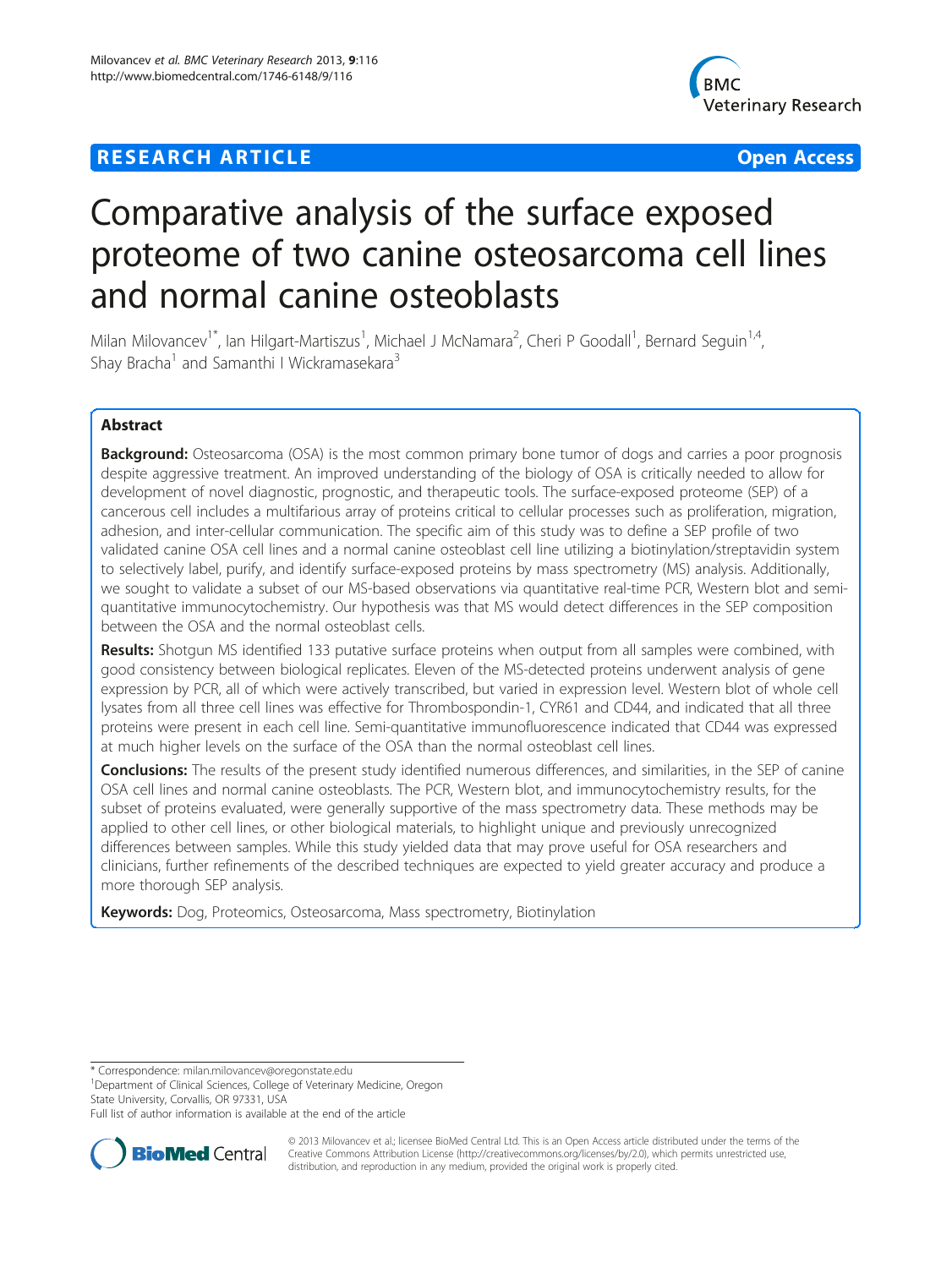#### Background

Osteosarcoma (OSA) is the most common primary bone tumor of dogs with >8000 cases diagnosed annually in the United States of America [[1\]](#page-8-0). Despite aggressive treatment incorporating surgery, radiation therapy, and/ or chemotherapy, survival times remain poor. Over 90% of canine patients undergoing standard-of-care treatment, without clinically detectable metastasis at time of diagnosis, will ultimately succumb to metastatic disease [[1,2\]](#page-8-0). Overall reported median survival times are 235- 366 days, and 1- and 2-year survival rates range from 33-65% and 16-28%, respectively [[1-4](#page-8-0)]. The development of effective tools to diagnose and treat OSA is essential for mitigating the negative impact of this disease on both canine patients and their owners.

The extracellular surface of a cancerous cell includes a multifarious array of proteins that are critical to processes such as cell proliferation, migration, adhesion, and intercellular communication. Collectively, this group of proteins can be referred to as the surface-exposed proteome (SEP). Abnormalities in the SEP are central to the biologic behavior of cancer [[5\]](#page-8-0). Recognized abnormalities in cancerous cells include changes in the expression level of particular proteins, the presence of unusual protein isoforms, and alterations in post-translational modification patterns (e.g. phosphorylation or glycosylation) [\[5,6\]](#page-8-0).

Despite OSA's considerable clinical impact, a comparative analysis of the SEP between canine osteosarcoma and normal osteoblast cells has not been described in the veterinary literature. Isolated reports of specific abnormalities in canine OSA are limited to focused evaluations of specific proteins, often prompted by discoveries in other neoplasms or species. Examples of such proteins include: survivin [[7](#page-8-0)], cathepsin K [\[8\]](#page-8-0), Met [\[9](#page-8-0)-[11](#page-8-0)], EGFR [\[9\]](#page-8-0), Ron [[9\]](#page-8-0), p53 [\[12,13](#page-8-0)], HER-2 [\[14\]](#page-8-0), HGF [\[10,11\]](#page-8-0), IGF-1 and IGF-1R [[15](#page-8-0)], MMP-2 and MMP-9 [[16,17\]](#page-8-0), and ezrin [[18](#page-8-0)]. A more global analysis of the SEP differences between OSA and normal osteoblast cells holds the potential of identifying unique and previously unrecognized features of OSA that can be exploited in treatment, diagnostic, and/or prognostic capacities [\[5,6,19](#page-8-0)[-23\]](#page-9-0).

While there are many different methods available for enriching plasma membrane proteins, labeling surface proteins with biotin is a popular approach because of the availability of membrane-impermeable biotinylation reagents and the strong association between biotin and streptavidin, which is used for affinity purification of biotin-labeled molecules [[24\]](#page-9-0). These two attributes make it feasible to selectively label surface proteins, and then use denaturing conditions to extract total protein from labeled cells and affinity purify the biotinylated fraction. The purified surface proteins can then be enzymatically digested with trypsin and the resulting peptides identified by mass spectrometry (MS). MS-based proteomics has been applied to numerous cancer biomarker discovery projects and enables protein-level investigations reflecting many of the biological processes relevant to cancer growth and invasion [\[20,21,](#page-8-0)[25,26\]](#page-9-0).

The specific aim of our study was to define a profile of proteins that compose the SEP of two validated canine OSA cell lines and a normal canine osteoblast cell line utilizing the aforementioned biotinylation/streptavidin system to selectively label, purify, and identify surfaceexposed proteins by LC-MS/MS analysis. Additionally, we sought to validate a subset of our MS-based observations via quantitative real-time PCR (qRT-PCR) and antibody-based techniques. Our hypothesis was that MS would detect differences in the SEP composition between the OSA and the cultured normal osteoblast cells.

## Results

#### Identification of surface-exposed proteins

The biotin-labeled surface proteins from each cell line were extracted and visualized by SDS-PAGE and Western blot (Figure [1](#page-2-0)). The gross comparison of biotinylation patterns indicated that the complement of surface-exposed proteins from the POS and HMPOS cell lines appeared similar, while the surface proteome of the CnOb cell line appeared to be markedly different. Following the affinity purification and proteolysis of the biotinylated proteins, analysis of the peptides by shotgun MS identified a total of 133 putative surface proteins when outputs from all samples and replicates were combined (Additional file [1](#page-8-0): Table S1). Protein identifications were largely consistent between biological replicates (Additional file [2](#page-8-0): Table S2). Based on their potential relevance to cancer biology, a subset of the identified proteins was selected for inclusion in Table [1](#page-3-0), with their relative spectral counts expressed as a percentage of total spectra. Several proteins that are known to be associated with the cell surface and/or interact with the extracellular matrix were detected in all three cell lines, such as Fibronectin, Vitronectin, CYR61 and Annexin A2 [\[27-30\]](#page-9-0). Several additional surface proteins were found to be detected in abundance in one cell line, but poorly detected or absent in the others. For example, peptides originating from Thrombospondin-1 were observed in abundance from CnOb samples, but were not observed in any of the replicates from the POS or HMPOS cell lines. Similarly, both Chondroitin Sulfate Proteoglycan 4 (CSPG4) and CD109 were detected from POS samples, but were not detected in the other samples.

#### qRT-PCR

Eleven of the proteins that were detected by MS were selected for secondary analysis of gene expression by qRT-PCR, the results of which are summarized in Figure [2](#page-3-0). These eleven proteins were selected on the basis of their relevance to cancer biology and the availability of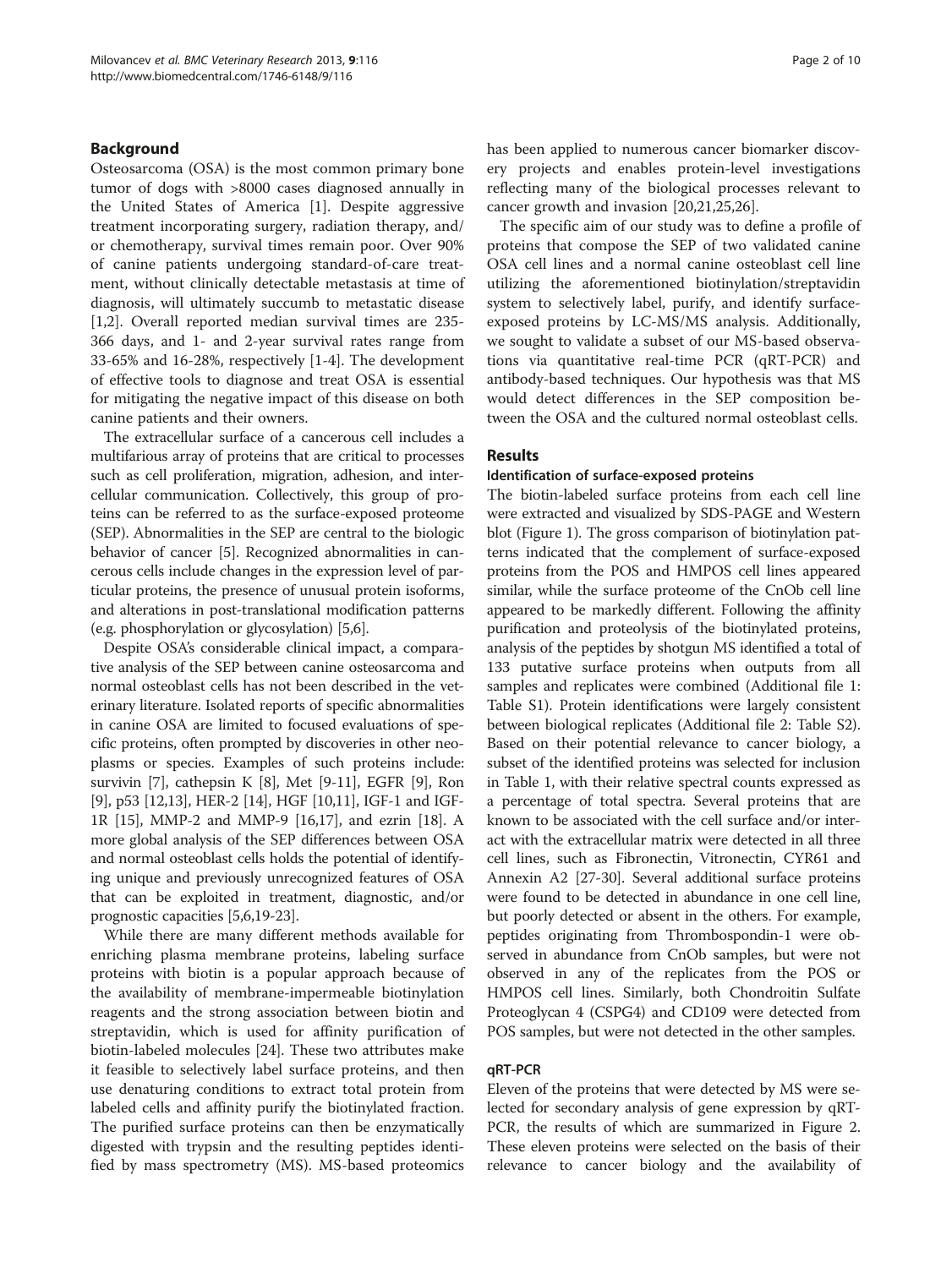<span id="page-2-0"></span>

antibodies that were potentially compatible with canine targets. Active transcription of all of the selected genes was detected by qRT-PCR, indicating that all of these genes are indeed expressed in the cell lines used in this study. Expression was normalized to GAPDH and the biological replicates were generally in close agreement between samples, with few minor variations (Additional file [3](#page-8-0): Table S3).

#### Western blot

Following validation and quantification of gene expression by qRT-PCR, five proteins were selected for further validation by Western blot: Thrombospondin-1, CYR61, CD44, Notch2 and Plexin B2. Due to the dearth of validated, canine-specific antibodies, these targets were selected based on the availability of antibodies that were likely to be cross-reactive with canine proteins. The antibodies against Notch2 and Plexin B2 were found to have poor target specificity towards the canine proteins in our samples and were excluded from the final figure. Western blots of whole cell lysates from all three cell lines was effective for Thrombospondin-1, CYR61 and CD44, and indicated that all three proteins were present in each cell line, albeit with differential abundance (Figure [3](#page-4-0)).

#### Immunocytochemistry

To assess surface-localization of the selected proteins, an on-cell Western blot approach was used to visualize and quantify the proteins on the surface of live cells. Of the five experimental antibodies tested in this study, only the anti-CD44 antibody was validated for either immunocytochemistry or flow cytometry applications, and only with murine cells. Not surprisingly, only the anti-CD44 antibody was observed to bind, at detectable levels, to the cell surface of the cell lines used in this study. The fluorescent signal from anti-CD44 was quantified on a fluorescent scanner and normalized to the approximate number of cells, as measured by the signal intensity from the nuclear stain Hoecsht 33342. This semi-quantitative ICC analysis indicated that all three cell lines expressed CD44 on their surface, although it was much less abundant on the surface of CnOb cells compared to POS or HMPOS cells (Figure [4\)](#page-4-0). The complete ICC results for all of the tested antibodies are summarized in Additional file [4.](#page-8-0)

# Discussion

The present study successfully employed a method of biotinylation/streptavidin enrichment with MS-based peptide sequencing to selectively label, purify, and identify surface exposed proteins from two validated canine OSA cell lines and a commercially available normal osteoblast line. A total of 133 putative surface-exposed proteins were identified when outcome from all cell lines was combined. Significant differences in SEP composition, and many similarities, were observed between the canine OSA cell lines (POS, HMPOS) and the normal canine osteoblast cell line (CnOb). Based on these observations, we conclude that MS can effectively detect SEP differences between cultured canine OSA and normal osteoblast cell lines.

When evaluating the list of 133 proteins identified via these methods, it is important to bear in mind that confident quantification of protein levels is not possible with this methodology because relative quantities can become skewed during the enrichment process, depending on the protein. Furthermore, this analysis invariably represents only a fraction of the total SEP; as a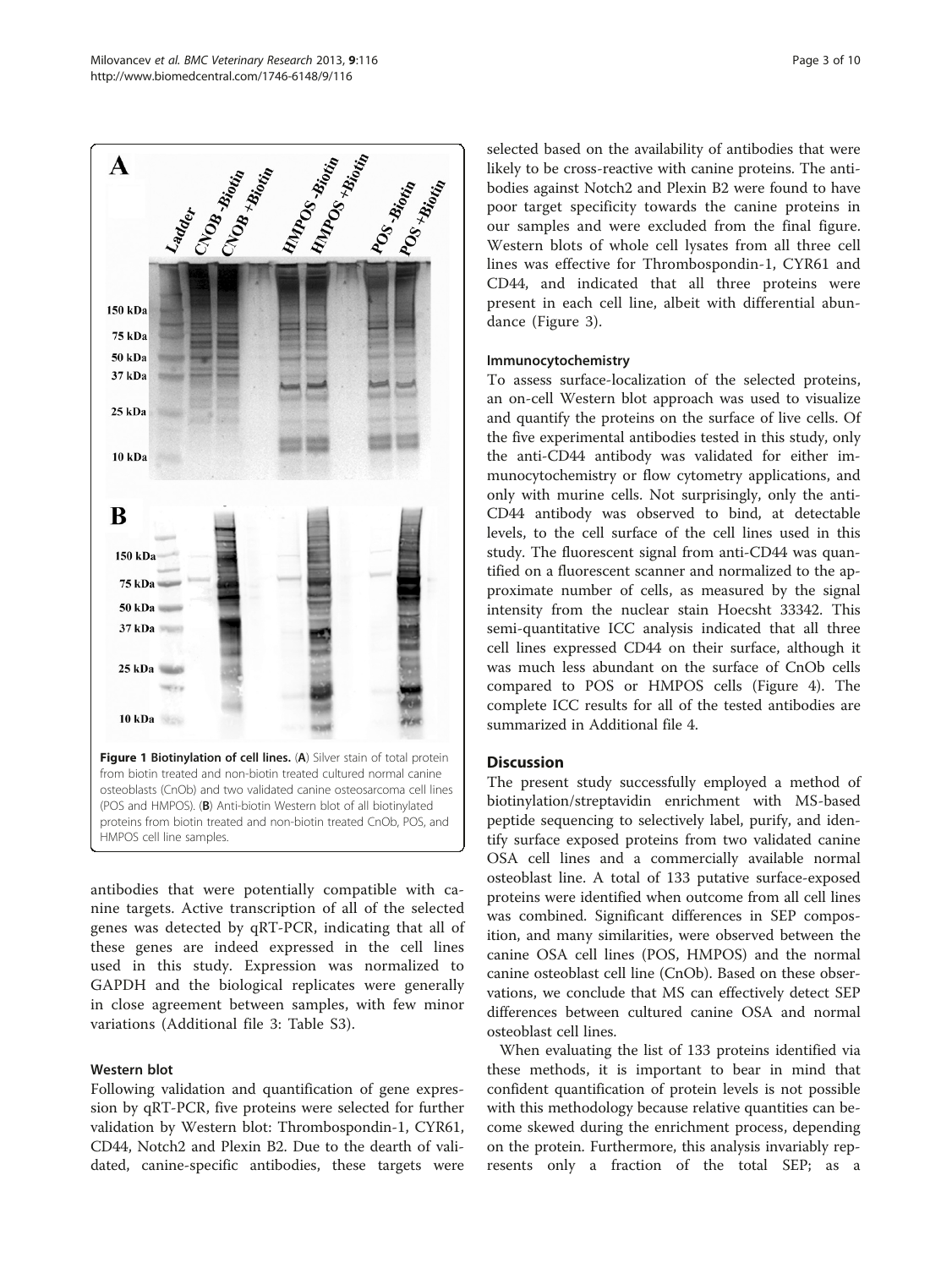<span id="page-3-0"></span>

| Table 1 Subset of mass spectrometry-identified surface proteins of cell lines |  |  |  |
|-------------------------------------------------------------------------------|--|--|--|
|-------------------------------------------------------------------------------|--|--|--|

| Protein name                                             | Gene name          | <b>NCBI Ref Sequence</b> | CnOb     | POS         | <b>HMPOS</b> |
|----------------------------------------------------------|--------------------|--------------------------|----------|-------------|--------------|
| Fibronectin                                              | FN1                | XP_536059                | 0.55     | 0.16        | 0.14         |
| Annexin 2                                                | ANXA2              | NP 001002961             | 0.15     | 0.33        | 0.43         |
| Protein CYR61                                            | CYR61              | XP 537091                | 0.1      | 0.01        | 0.48         |
| Vitronectin                                              | <b>VTN</b>         | XP 854040                | 0.1      | 0.11        | 0.13         |
| Serpin Peptidase Inhibitor                               | SERPINH1           | NP 001159360             | 0.17     | 0.37        | 0.24         |
| Thrombospondin-1                                         | THBS1              | XP 544610                | 1.1      | $\mathbf 0$ | $\Omega$     |
| Chondroitin sulfate proteoglycan 4                       | CSPG4              | XP 544783                | $\Omega$ | 2.0         | $\Omega$     |
| CD109 antigen isoform 3                                  | CD109              | XP 532205                | 0        | 0.21        | $\Omega$     |
| Neuropilin-1 isoform 2                                   | NRP1               | XP 535142                | 0        | 0.12        | $\Omega$     |
| Glypican-4                                               | GPC4               | XP 549265                | 0        | 0.11        | 0            |
| 4 F2 cell-surface antigen heavy chain                    | SLC3A2             | XP 540898                | 0        | 0.11        | $\Omega$     |
| Cysteine-rich secretory protein LCCL domain-containing 2 | CRISPLD2           | XP 546797                | $\Omega$ | $\Omega$    | 0.06         |
| Integrin Beta-1                                          | ITGB1              | XP 535143                | 0.07     | 0.08        | $\Omega$     |
| Plexin B2                                                | PLXNB <sub>2</sub> | XP 531689                | $\Omega$ | 0.77        | 0.11         |
| CD44 antigen precursor                                   | CD44               | NP 001183951             | 0        | 0.15        | 0.07         |
| Ephrin type-A receptor 2 isoform 1                       | EPHA2              | XP 544546                | 0        | 0.35        | 0.06         |
| Inactive tyrosine-protein kinase 7 isoform A             | PTK7               | XP_538929                | 0        | 0.42        | 0.02         |
| C-type mannose receptor 2                                | MRC <sub>2</sub>   | XP 003435244             | 0        | 0.22        | 0.01         |
| Delta-sarcoglycan                                        | SGCD               | XP 854897                | $\Omega$ | 0.16        | 0.01         |
| Notch homolog protein 2 isoform 1                        | NOTCH <sub>2</sub> | XP 540266                | $\Omega$ | 0.08        | 0.02         |

A subset of the surface-exposed proteins identified by mass spectrometry in cultured normal canine osteoblasts (CnOb) and two validated canine osteosarcoma cell lines (POS and HMPOS), with their relative spectral counts expressed as a percentage of total spectra.

comprehensive profile would require the use of complementary sample processing methods, standards, and controls. Despite these limitations, the primary benefit of MS-based proteomic techniques, such as the one described in this report, is the ability to identify numerous previously unrecognized SEP differences between samples in a high-throughput fashion. This latitudinous

analysis of the SEP can highlight novel targets for future diagnostic, prognostic and therapeutic methods [\[5,6,19\]](#page-8-0).

MS-based proteomics is a relatively new tool in canine OSA research, and due to the limited information on this specific disease, we sought to validate a subset of our MS observations via secondary methods. These included qRT-PCR, Western blot, and immunocytochemistry. The

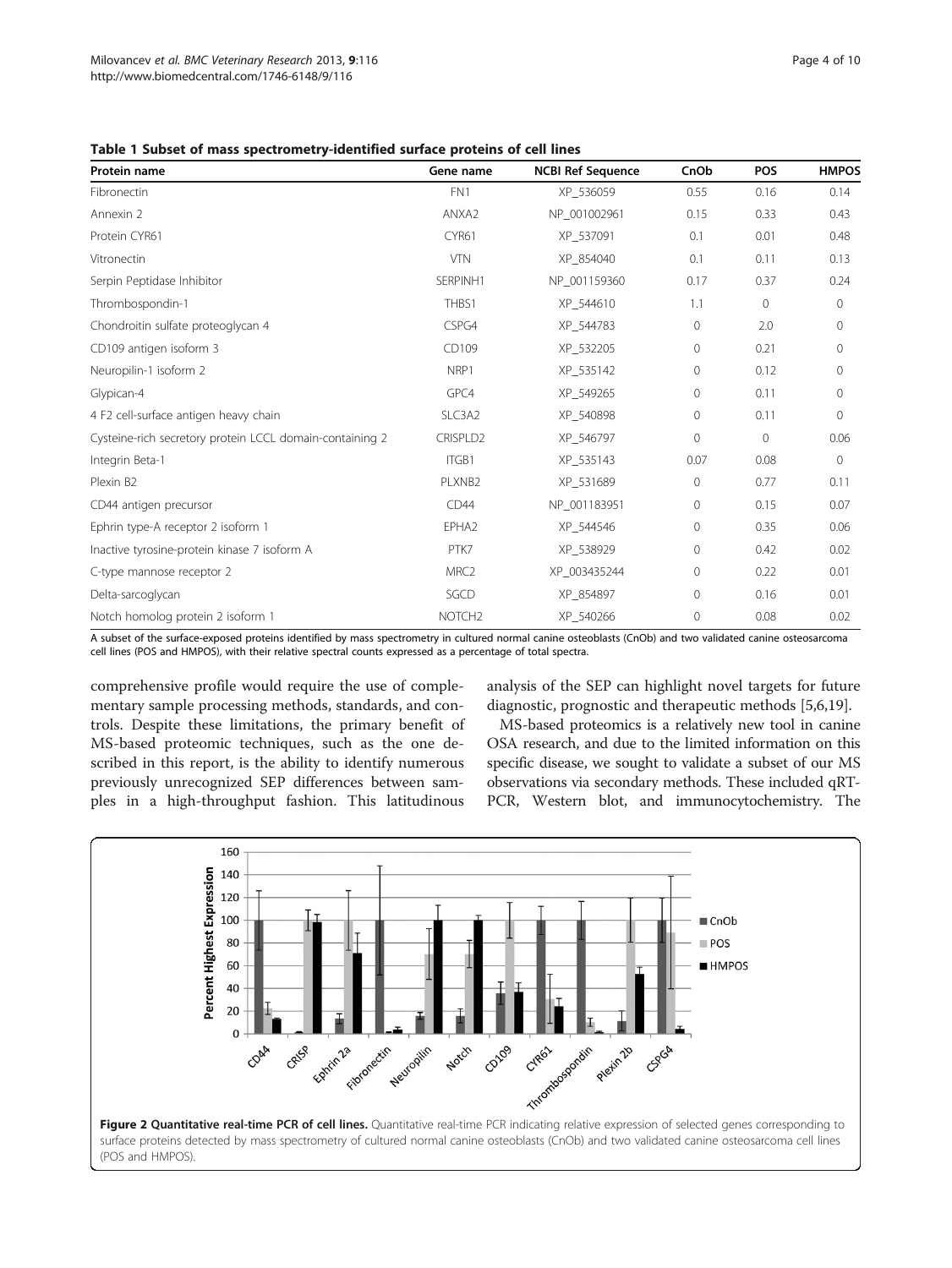<span id="page-4-0"></span>

results from these secondary tests were broadly confirmatory, but they occasionally contradictory, and highlighted some important limitations of the MS data sets. These results are summarized for a selected group of proteins in Table [2](#page-5-0). For example, a negative result for an antigen in the MS data was not necessarily indicative that the target was absent, which was illustrated by our confirmation of

CD44. Overall, the limited scope of this study means that the resulting data is inherently incomplete. However, these initial results also indicate that further improvements in sample processing methods, mass spectrometry technologies, and canine-specific antibodies will improve the feasibility and utility of this type of analysis.

Our initial supportive experiment was qRT-PCR analysis of 11 of the 133 MS-identified surface-proteins. These 11 proteins were selected based on their known roles in cancer biology and apparent differences in abundance, as measured by MS spectral counts. Our analysis revealed that transcripts for all 11 genes were detected in each of the 3 cell lines, indicating that each of these genes were indeed expressed, and that each protein was potentially produced by each cell line. Protein quantification using spectral counting (label free approach) is considered to be semi-quantitative and the accuracy is based on the length of the protein, reproducibility of the sample preparation techniques, and LC separation [[31](#page-9-0)]. In this study, because affinity enrichment was incorporated into the sample preparation, the relative abundance of the proteins determined by spectral counting can be misleading. Bearing this limitation in mind, the expression levels of several of



(quantified by nuclear stain).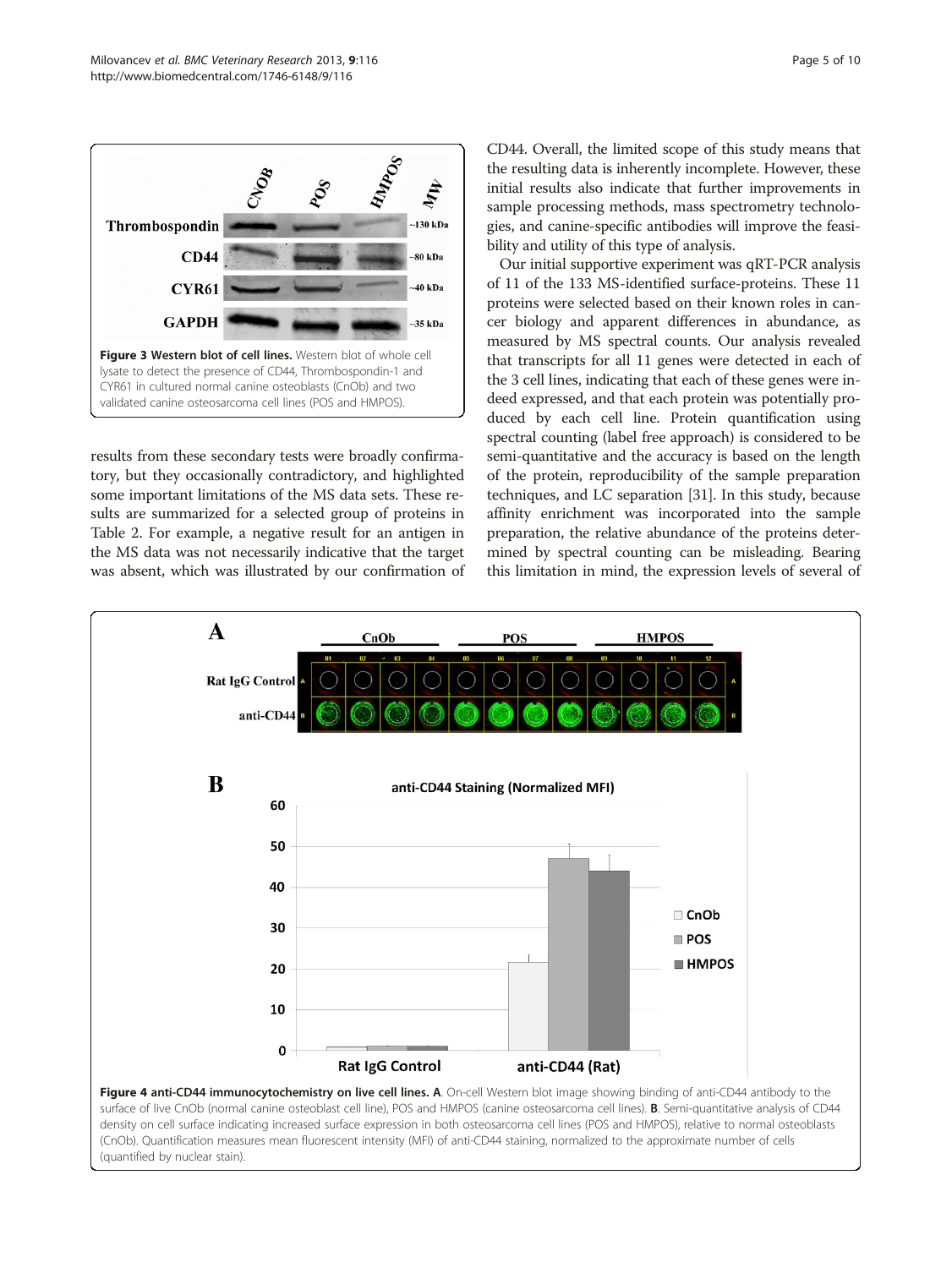<span id="page-5-0"></span>Table 2 Summary of observations for selected surface proteins

| Protein name     | Mass spec | qRT-PCR | <b>Western blot</b> | ICC  |
|------------------|-----------|---------|---------------------|------|
| Thrombospondin-1 |           |         |                     |      |
| CnOb             | D         | High    | High                | N/A  |
| POS              | <b>ND</b> | Low     | Mid                 | N/A  |
| <b>HMPOS</b>     | <b>ND</b> | Low     | Low                 | N/A  |
| CD44             |           |         |                     |      |
| CnOb             | <b>ND</b> | High    | Low                 | Low  |
| POS              | D         | Low     | High                | High |
| <b>HMPOS</b>     | D         | Low     | Mid                 | High |
| CYR61            |           |         |                     |      |
| CnOb             | D         | High    | High                | N/A  |
| POS              | D         | Low     | High                | N/A  |
| <b>HMPOS</b>     | D         | l ow    | Low                 | N/A  |
| Plexin B2        |           |         |                     |      |
| CnOb             | <b>ND</b> | Low     | N/A                 | N/A  |
| POS              | D         | High    | N/A                 | N/A  |
| <b>HMPOS</b>     | D         | Mid     | N/A                 | N/A  |
| Notch-2          |           |         |                     |      |
| CnOb             | <b>ND</b> | Low     | N/A                 | N/A  |
| POS              | D         | Mid     | N/A                 | N/A  |
| <b>HMPOS</b>     | D         | High    | N/A                 | N/A  |

A summary of observations for a subset of the surface-exposed proteins identified by mass spectrometry in cultured normal canine osteoblasts (CnOb) and two validated canine osteosarcoma cell lines (POS and HMPOS) and the results of their evaluation via secondary techniques (qRT-PCR, Western blot, and immunocytochemistry [ICC]).

ND Not detected.

High, Mid, Low = relative expression levels observed.

the genes matched their apparent abundance at the cell surface, as measured by MS. Most notable among these was Thrombospondin-1, which was detected in unique abundance from CnOb samples, and whose transcript was also expressed at much higher levels in CnOb cells than in POS or HMPOS cells. At the same time, the apparent protein surface abundance did not closely match gene expression data for several of the targets. These differences may arise from differences in post-transcriptional regulation and/or protein trafficking to the cell surface, or they may be artifacts of the experimental method. While qRT-PCR demonstrates which genes are expressed and is an indicator of which proteins are likely to be more or less abundant, qRT-PCR is not a direct indicator of the abundance and localization of the corresponding proteins.

Western blot analysis demonstrated that the proteins Thrombospondin-1, CYR61 and CD44 were present at varying levels in all 3 cell lines. These results are compatible with the qRT-PCR results, indicating that these genes are both expressed and translated into protein in the cell lines studied. Again, the results were most

consistent for Thrombospondin-1 protein, which was observed by Western Blot to be most abundant in the CnOb sample. Our MS analysis did not detect thombospondin-1 in the OSA cell lines, although the qRT-PCR and Western Blot results do indicate that this gene is transcribed and translated in the OSA cell lines, albeit at much lower levels than in CnOb. Additionally, CD44 was detected by qRT-PCR and Western blot in all three cell lines, but was not observed by MS in the CnOb cell line. The Western blot analysis represents all the proteins in the cells (whole cell lysate) whereas our MS-based SEP analysis is designed to specifically target the cell surface proteins. Therefore, the observed differences between Western blot results and MS findings may be due to changes in the protein localization with the cells, or they may represent limitations of our methods. Importantly, none of the proteins identified by MS were found to be absent in any cell line by Western blot (i.e. MS did not spuriously report presence of the three proteins, as verified by Western blot).

Immunocytochemistry represents the most direct method for confirming the surface localization of the proteins in question. However, the lack of validated antibodies for use with canine cells limits the population of proteins that could be confirmed using this technique. While all five of our antibodies were tested for potential reactivity, only one (αCD44) was found to bind to the surface of any of the cell lines, at a detectable level. This was result was not surprising because only the αCD44 was validated for flow cytometry applications. We observed positive CD44 staining for all of the cell lines, although the signal was much greater in the OSA lines compared to the CnOb cells. These results are largely consistent with our MS-based SEP analysis and are compatible with our Western blot observations. A previous study, using methods other than MS, has also demonstrated presence of CD44 on the cell surface of cultured canine OSA cells [\[32](#page-9-0)]. Furthermore, the CD44 immunocytochemistry findings suggest gene expression levels (assessed by qRT-PCR) and presence of CD44 in the whole cell lysate (assessed by Western blot) may not be indicative of concentration of the protein in question at the cellular surface—an observation that supports the selectivity of the biotin/streptavidin surface-protein enrichment technique employed in the present study.

Although the 133 proteins identified in this study represent a significant contribution to the study of canine OSA biology, they do not represent the entire SEP of these cells. A more comprehensive survey of the SEP composition could be achieved with the addition of complementary sample processing methods. For example, our method used amine-reactive biotinylation followed by Trypsin digestion of the recovered proteins to generate peptides for analysis. A more thorough SEP

D Detected.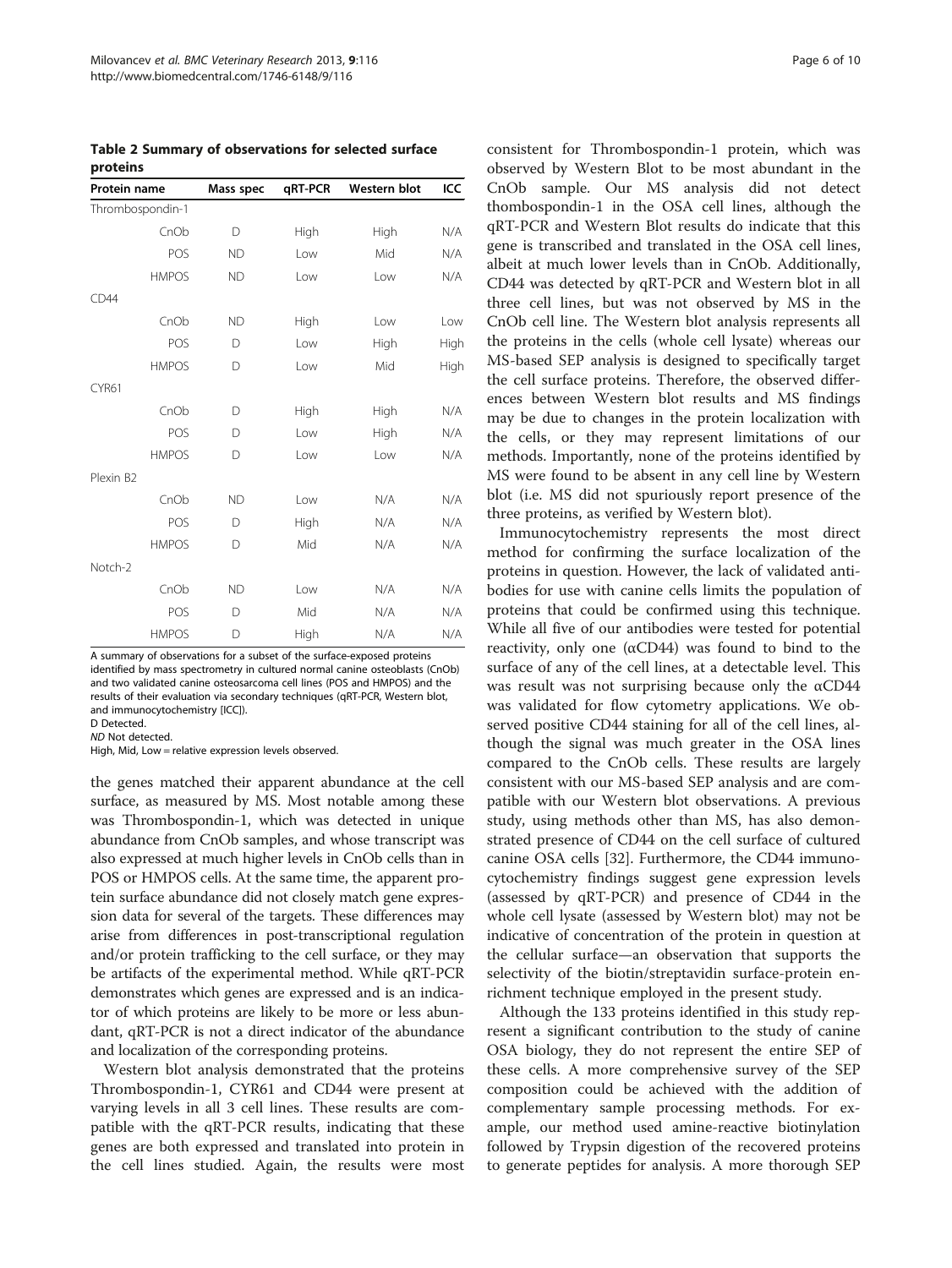profile might incorporate an alternative biotinylation reagent (e.g. biotin hydrazide) [[33](#page-9-0)] and/or protease (e.g. Glu-C) [[34](#page-9-0),[35](#page-9-0)]. The addition of these methods would generate complementary data sets, ultimately increasing the depth, breadth, and accuracy of the analysis. Also, simply increasing the physical amount of sample analyzed for each cell line would be expected to yield more peptides for detection via MS, which would in turn increase the detection rate for proteins that exist in low quantities on the cell surface.

## Conclusions

In conclusion, the results of the present study identified numerous similarities and differences in the SEP between cultured canine OSA cell lines and cultured normal canine osteoblasts. The subset of these findings evaluated via secondary techniques including qRT-PCR, Western blot, and immunocytochemistry were found to be generally supportive of the mass spectrometry data, although the inconsistencies also demonstrate the limitations of this analysis (Table [2](#page-5-0)). These methods may be applied to other cell lines, or other biological materials, to highlight unique and previously unrecognized and unexpected differences between samples. While this study yielded data that may prove useful for OSA researchers and clinicians, further refinements of the described techniques are expected to yield greater accuracy and more comprehensive data sets.

## Methods

## Identification of surface-exposed proteins

The canine osteosarcoma cell lines POS and HMPOS [[36\]](#page-9-0) were cultured in RPMI 1640 medium supplemented with 10% fetal bovine serum and the normal canine osteoblast cell line, CnOb (Cell Applications, San Diego, CA), was cultured in canine osteoblast medium (Cell Applications, San Diego, CA). All cells were maintained in a humidified incubator with 5%  $CO<sub>2</sub>$  at 37°C.

For all biotinylation experiments, cells were grown to ~80% confluency in T75 tissue culture flasks (Corning Inc, Corning, NY). Prior to biotinylation, cells were washed 5 times for 5 min with 10 mL Hanks Buffered Salt Solution (HBSS). The membrane-impermeable biotinylation reagent Sulfo-NHS-LC-Biotin (Pierce, Rockford, IL) was used to covalently label the surface-exposed proteins from live cultures of CnOb, POS and HMPOS cells: 5 mg of Sulfo-NHS-LC-Biotin (Pierce, Rockford, IL) was dissolved in 10 mL of HBSS and added to each flask. For negative controls (no biotinylation), 10 ml of plain HBSS was added to each flask. The biotinylation reaction was carried out in the tissue culture vessel, with gentle shaking, for 30 minutes at 4°C. Next, the biotinylation solution was removed and the reaction was quenched by the addition of HBSS supplemented with 10 mM glycine,

which was incubated at room temperature for 20 minutes with gentle shaking. Cells were then washed twice with 10 mL of HBSS for 5 minutes at room temperature. Cell viability was verified on control samples with a live/dead stain (Invitrogen). For affinity purification experiments, the cells from each flask were harvested into 5 mL of Guanidinium Lysis Buffer (GLB) (140 mM NaCl, 10 mM KCl, 20 mM NaPhosphate, 10 mM EDTA, 2 mM EGTA, 0.1% Tween-20, 6 M Guanidinium HCl, pH 7.2). For Western Blot experiments, cells were harvested into 4 ml of RIPA buffer (Sigma, Saint Louis, MO) supplemented with protease inhibitor cocktail (Fermentas, Waltham, MA).

Insoluble debris in the whole cell lysate was pelleted by centrifugation for 10 minutes at 9,400 RCF at 4°C. DNA and other soluble biopolymers were removed by syringe filtration through a 0.2 μm filter. From each sample, 3 ml of lysate in GLB buffer was transferred to a clean tube and 100 μl of Streptavidin-coated C1 Dynabeads (Life Technologies, Grand Island, NY) was added to each tube. Samples were incubated at 23°C with agitation for 1 hr. Samples were washed twice for 10 minutes each with 1 ml of GLB and were then washed twice for 30 minutes each with WB-PBS (140 mM NaCl, 20 mM NaPhosphate, 0.05% Tween-20, pH 7.2). After washing, the supernatant was removed and 20  $\mu$ l of RB solution (1% SDS in de-ionized H<sub>2</sub>0) was added and samples were incubated at 50°C for 10 minutes. After this initial incubation, 30 μl of Laemmli buffer with 5% BME (Bio-Rad) was added to each sample. Subsequently, samples were incubated at 50°C for 5 minutes and 70°C for 10 minutes. The Dynabeads were then pelleted by centrifugation and 40 μl of supernatant from each sample was used for SDS-PAGE. The capture and washing of the Dynabeads was performed with a magnetic stand (Life Technologies, Grand Island, NY).

To remove impurities, samples were run approximately 1 cm into a 12% SDS-PAGE gel (Bio-Rad, Hercules, CA). The proteins were then excised and digested in-gel using the ProteaseMAX/Trypsin gold system, following manufacturer protocols (Promega, Madison, WI). The resulting solution of eluted peptides was dehydrated to dryness by vacuum centrifugation at 23°C.

Proteomic analyses were performed in the Oregon State University MS facility and core. The LTQ-FT mass spectrometer was operated using data-dependent MS/ MS acquisition with a MS precursor ion scan, performed in the ICR cell, from 350-2000 m/z with the resolving power set to 100,000 at m/z 400, and MS/MS scans performed by the linear ion trap on the five most abundant doubly or triply charged precursor ions detected in the MS scan. A binary solvent system consisting of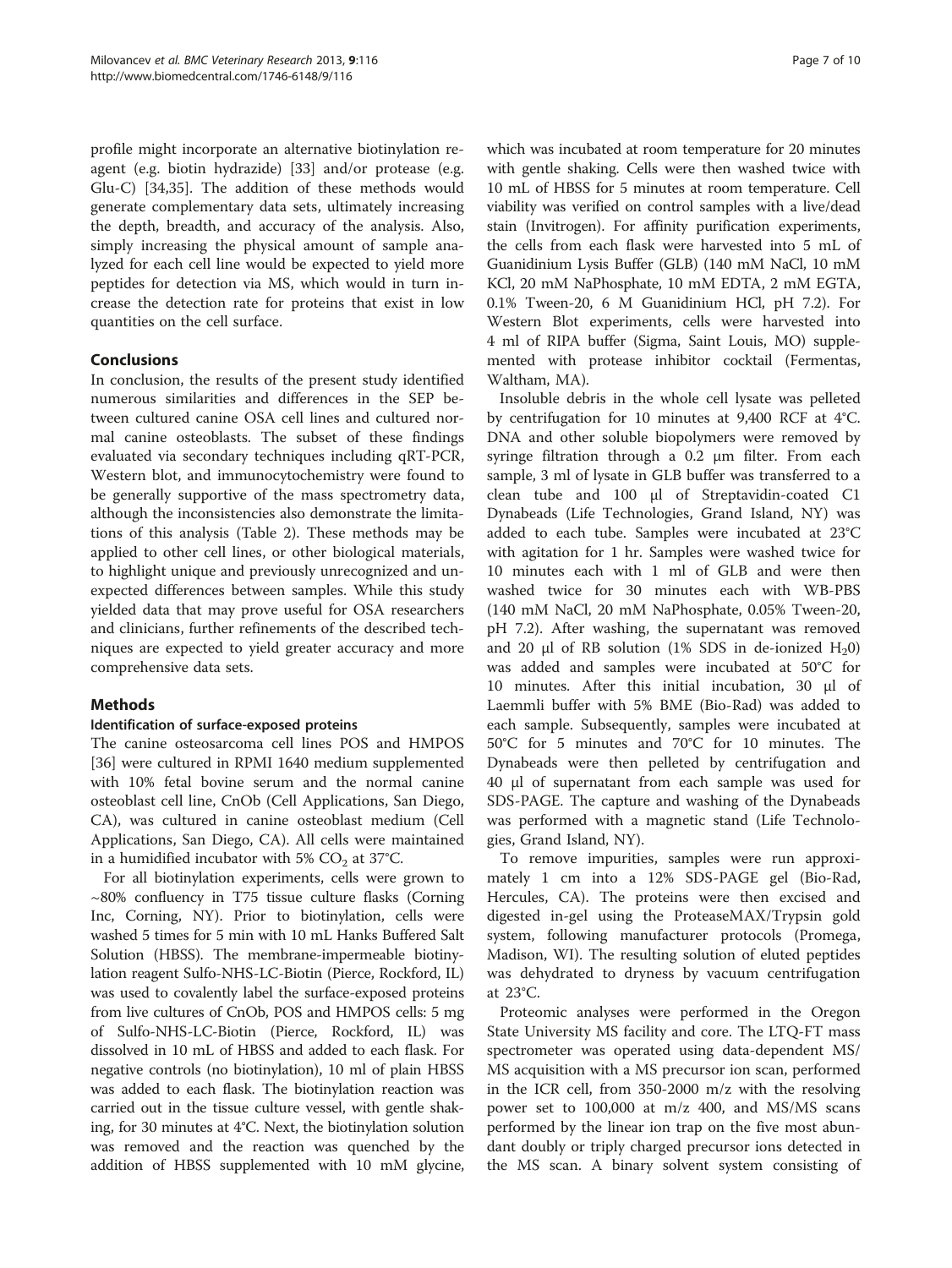solvent A, 2% aqueous acetonitrile with 0.1% formic acid, and solvent B, acetonitrile with 0.1% formic acid was used for the analyses. Tryptic peptides were loaded onto a peptide trapping column (Cap Trap, Michrom) and separated using a C18 column (Agilent Zorbax 300SB-C18, 250 x 0.3 mm, 5 μm). Peptides were trapped and washed with 3% solvent B for 3 min at a flow rate of 5 μL/min. Peptide separation was achieved using a linear gradient from 10% B to 30% B at a flow rate of 4 μL/min over 102 minutes. LC-MS/MS analysis was conducted on a Thermo LTQ-FT MS instrument coupled to a Waters nanoAcquity UPLC system.

Thermo RAW data files were processed with Proteome Discoverer v1.3.0. For database searching Mascot (v2.3) was used to search against the canine protein database downloaded from NCBI website ([http://www.ncbi.nlm.](http://www.ncbi.nlm.nih.gov/) [nih.gov/](http://www.ncbi.nlm.nih.gov/)). The following parameters were used for database searching: the digestion enzyme was set to Trypsin/P and two missed cleavage sites were allowed. The precursor ion mass tolerance was set to 10 ppm, while fragment ion tolerance of 0.8 Da was used. Dynamic modifications that were considered: carbamidomethyl (+57.02 Da) for cysteine and oxidation (+15.99 Da) for methionine, phosphorylation (+97.98 Da) of serine, threonine and tyrosine and biotinylation of lysine. Automatic target decoy search with 1% FRD was implemented into the Mascot search parameters. Scaffold\_3.3.1 (Proteome Software, Portland, OR) was used for search data compilation and data evaluation with embedded X!Tandem database searching algorithm. For protein validation, peptide identification probability was set to 95% and protein identification probability was set to 99%, and proteins with two or more peptide matches were selected as true identifications [\[37](#page-9-0)].

## qRT-PCR

Cells were grown to  $\sim 80\%$  confluency on 10 cm<sup>2</sup> tissue culture plates, washed once with PBS and harvested into 1 mL of TRIzol reagent (Life Technologies, Grand Island, NY, Grand Island, NY). RNA was isolated by the manufacturer's guidelines and the resulting RNA was quantified with the NanoDrop ND-1000 instrument. For cDNA synthesis 1000 ng of total RNA was reverse transcribed using Double Primed RNA to cDNA EcoDry™ Premix (Clontech, Mountain View, CA). All qRT-PCR assays were run in a total reaction volume of 10 μL comprised of 5 μL Power Sybr PCR Master Mix (Applied Biosystems, Carlsbad, CA), 500 nM of both forward and reverse primers and 1 μL of cDNA template. Real time PCR was performed in MicroAmp optical 96-well reaction plates using StepOnePlus Real-Time PCR Systems (Applied Biosystems, Carlsbad, CA). The cycle threshold (CT) for each gene of interest was normalized to GAPDH. The resulting delta-CT value was used to determine the relative quantification (RQ) of each gene using 2^(-delta CT). All RQ values were then divided by the RQ value of the highest expressing cell line and multiplied by 100 to determine relative differences in expression levels between the cell lines. All qRT-PCR primers were designed across exons in order to prevent background signal from any contaminating genomic DNA (Additional file [5:](#page-8-0) Table S5).

#### Western blot

Insoluble debris in the cell lysate was pelleted by centrifugation for 10 minutes at 10,000 RPM at 4°C. The supernatant was then transferred to a new tube. Protein concentrations were assessed by BCA assay (Thermo Scientific, Rockford, IL). Approximately 5 μg of total protein was run in each lane. Proteins were denatured in Laemmli buffer with 5% BME (Bio-Rad, Hercules, CA) and separated by SDS-PAGE. Proteins were transferred to nitrocellulose films using the iBlot system (Life Technologies, Grand Island, NY). Primary antibodies targeting Thrombospondin-1 (sc-12312), CD44 (sc-18849), CYR61 (sc-8560), Notch 2 (sc-5545) and Plexin B2 (sc-34504) and GAPDH (sc-166574) (Santa Cruz Biotechnology, Santa Cruz, CA) were used at a dilution of 1:200 in PBS supplemented with 0.05% Tween-20 and 2% BSA. IRdye secondary antibodies (LI-COR, Lincoln, NE) were used at a dilution of 1:10,000 in PBS supplemented with 0.05% Tween-20 and 2% BSA. Western blots were visualized and recorded on the LI-COR scanning system (LI-COR, Lincoln, NE). To visualize biotinylated proteins, streptavidin IRDye680 (LI-COR, Lincoln, NE) was used for Western blot at a concentration of 1:10,000. To visualize total protein, samples were separated by SDS-PAGE and visualized by silver stain (Bio-Rad, Hercules, CA).

## Immunocytochemistry

Cells were cultured to approximately 80% confluency in a 96-well plate. Cells were incubated with primary antibodies (Rat IgG control (sc-2026), anti-CD44 (sc-18849), goat IgG control (sc-2028), anti-Thrombospondin-1 (sc-12312), CYR61 (sc-8560), anti-PlexinB2 (sc-34504), rabbit IgG control (sc-2027) and anti-Notch2 (sc- sc-5545) at a dilution of 1:200 in complete RPMI, at 4°C for 30 min (Santa Cruz Biotechnology). Cells were washed then incubated with secondary antibody, anti-rat-IgG-IRdye800 (926-32219), anti-goat-IgG-IRdye800 (926-32214) or antirabbit-IgG-IRdye800 (926-32211) a dilution of 1:1000 in complete RPMI, at 4°C for 30 min (LICOR). Cells were then washed extensively, the media replaced with 50 μl HBSS per well, and imaged on a LICOR scanner (LICOR). Hoescht 33342 (Sigma) was then added at a concentration of 2.5 μg/ml and incubated for 5 min at room temp. Cells were then washed and the fluorescent signal from the Hoeschst stain was read on a fluorescent plate reader. The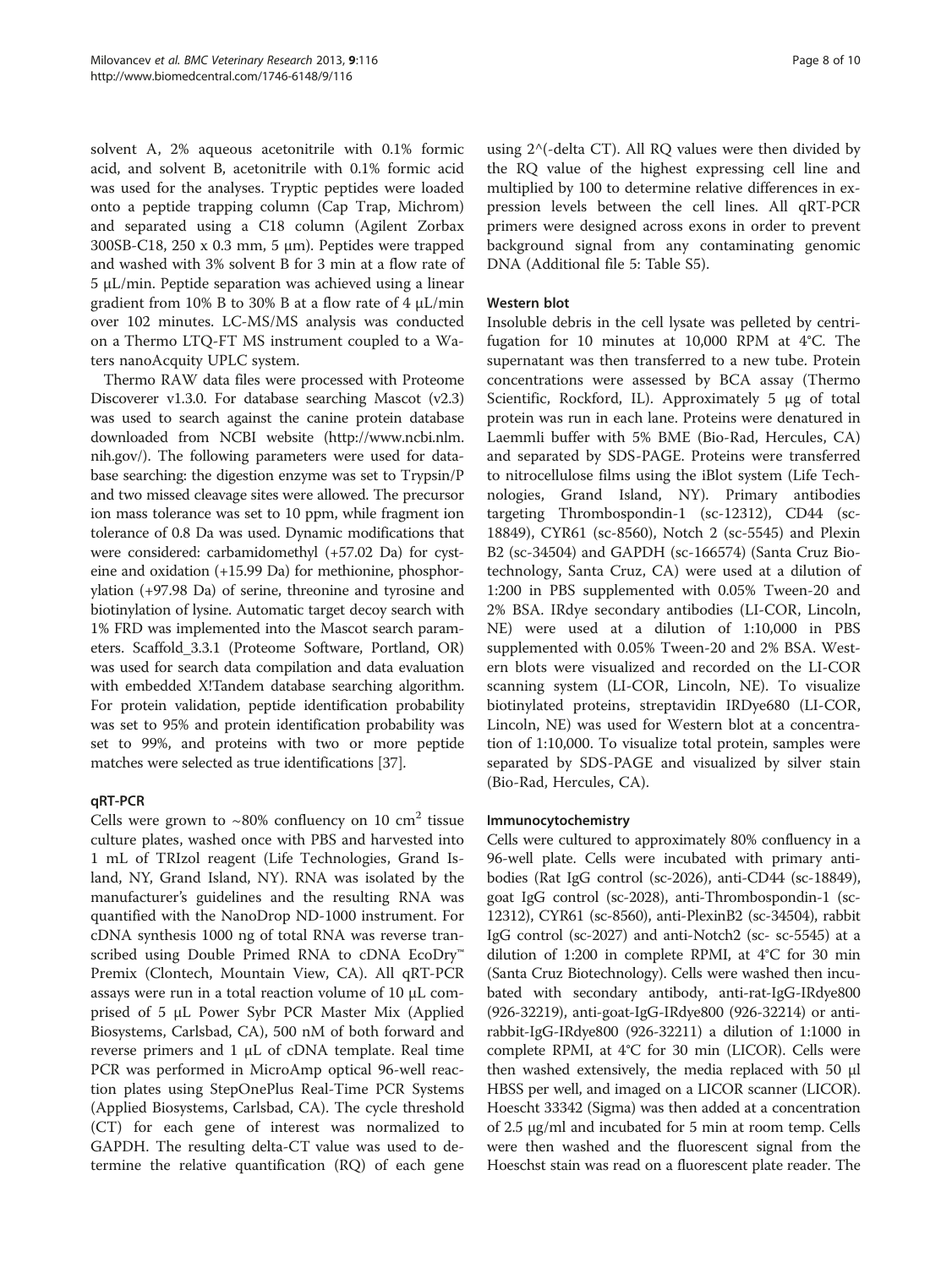<span id="page-8-0"></span>fluorescent signal from the secondary antibodies was then normalized against the signal for Hoeschst, to account for differences in the number of cells (Additional file 4). Each condition had four technical replicates, which were used to establish the error bars (standard deviation).

# Availability of supporting data

The data sets supporting the results of this article are included within the article and its additional files.

# Additional files

[Additional file 1: Table S1.](http://www.biomedcentral.com/content/supplementary/1746-6148-9-116-S1.pdf) Mass spectrometry-identified cell surfaceexposed proteins. Merged list of total cell surface-exposed protein biotinylation/streptavidin affinity purification mass spectrometry results for cultured normal canine osteoblasts (CnOb) and two validated canine osteosarcoma cell lines (POS and HMPOS).

[Additional file 2: Table S2.](http://www.biomedcentral.com/content/supplementary/1746-6148-9-116-S2.pdf) Biological replicates of mass spectrometryidentified cell surface-exposed proteins. Complete list, with each biological replicate, of identified cell surface-exposed protein biotinylation/streptavidin affinity purification mass spectrometry results for cultured normal canine osteoblasts (CnOb) and two validated canine osteosarcoma cell lines (POS and HMPOS).

[Additional file 3: Table S3.](http://www.biomedcentral.com/content/supplementary/1746-6148-9-116-S3.pdf) Biological replicates of quantitative real-time PCR data. Complete data, with each biological replicate, of quantitative real-time PCR results of cultured normal canine osteoblasts (CnOb) and two validated canine osteosarcoma cell lines (POS and HMPOS).

[Additional file 4:](http://www.biomedcentral.com/content/supplementary/1746-6148-9-116-S4.pdf) Primers used for quantitative real-time PCR of cultured normal canine osteoblasts (CnOb) and two validated canine osteosarcoma cell lines (POS and HMPOS).

[Additional file 5: Table S5.](http://www.biomedcentral.com/content/supplementary/1746-6148-9-116-S5.pdf) Immunocytochemistry data sets. Complete data, with all replicates and all tested antibodies, of immunocytochemistry (ICC) results for normal canine osteoblasts (CnOb) and two validated canine osteosarcoma cell lines (POS and HMPOS).

#### Competing interests

The author(s) declare that they have no competing interests.

#### Authors' contributions

All authors (MM, IHM, MJM, CPG, BS, SB, SIW) participated in conceptual study design, interpretation of the data, provided revisions to the manuscript, and read and approved the final manuscript. Additional individual author contributions are as follows: CPG and IHM performed the cell cultures; IHM and MJM performed the biotinylation and streptavidin purification; SIW performed the mass spectrometry analysis; MM, IHM, and MJM primarily authored the manuscript text. All authors read and approved the final manuscript.

#### Acknowledgements

The authors would like to acknowledge Prof. Claudia Maier for her critical advice on the project. This project was supported in part by funding from the Oregon State University College of Veterinary Medicine. The authors acknowledge the Biomolecular Mass Spectrometry Core of the Environmental Health Sciences Center at Oregon State University (NIH/NIEHS P30ES000210). The content is solely the responsibility of the authors and does not necessarily represent the official views of NIEHS or NIH.

#### Author details

<sup>1</sup>Department of Clinical Sciences, College of Veterinary Medicine, Oregon State University, Corvallis, OR 97331, USA. <sup>2</sup>EACRI, Providence Portland Medical Center, Portland, OR 97213, USA. <sup>3</sup>Department of Chemistry, Oregon State University, Corvallis, OR 97331, USA. <sup>4</sup>Present address: The Animal Cancer Center, College of Veterinary Medicine and Biomedical Sciences, Colorado State University, Fort Collins, CO 80523, USA.

Received: 18 February 2013 Accepted: 5 June 2013 Published: 13 June 2013

#### References

- 1. Dernell WS, Ehrhart NP, Straw RC, Vail DM: Tumors of the Skeletal System. In , Withrow & MacEwen's Small Animal Clinical Oncology, Volume 1. 4th edition Edited by Withrow SJ, Vail DM. St. Louis, MO: Saunders Elsevier; 2007:540–582.
- 2. Liptak JM, Dernell WS, Ehrhart N, Withrow SJ: Canine appendicular osteosarcoma: diagnosis and palliative treatment. Compend Contin Educ Vet 2004, 26:172–182.
- 3. Liptak JM, Dernell WS, Ehrhart N, Withrow SJ, Seguin B, Walsh PJ, Kuntz CA: Canine appendicular osteosarcoma: curative-intent treatment. Compend Contin Educ Vet 2004, 26:186–196.
- 4. Saam DE, Liptak JM, Stalker MJ, Chun R: Predictors of outcome in dogs treated with adjuvant carboplatin for appendicular osteosarcoma: 65 cases (1996-2006). J Am Vet Med Assoc 2011, 238(2):195–206.
- 5. Leth-Larsen R, Lund RR, Ditzel HJ: Plasma membrane proteomics and its application in clinical cancer biomarker discovery. Mol Cell Proteomics MCP 2010, 9(7):1369–1382.
- Sprenger RR, Jensen ON: Proteomics and the dynamic plasma membrane: Quo Vadis? Proteomics 2010, 10(22):3997–4011.
- 7. Shoeneman JK, Ehrhart EJ 3rd, Eickhoff JC, Charles JB, Powers BE, Thamm DH: Expression and function of survivin in canine osteosarcoma. Canc Res 2012, 72(1):249–259.
- 8. Schmit JM, Pondenis HC, Barger AM, Borst LB, Garrett LD, Wypij JM, Neumann ZL, Fan TM: Cathepsin K expression and activity in canine osteosarcoma. J Vet Intern Med 2012, 26(1):126–134.
- 9. McCleese JK, Bear MD, Kulp SK, Mazcko C, Khanna C, London CA: Met interacts with EGFR and Ron in canine osteosarcoma. Vet Comp Oncol 2013, 11(2):123–139.
- 10. Ferracini R, Angelini P, Cagliero E, Linari A, Martano M, Wunder J, Buracco P: MET oncogene aberrant expression in canine osteosarcoma. J Orthop Res 2000, 18(2):253–256.
- 11. Fieten H, Spee B, Ijzer J, Kik MJ, Penning LC, Kirpensteijn J: Expression of hepatocyte growth factor and the proto-oncogenic receptor c-Met in canine osteosarcoma. Vet Pathol 2009, 46(5):869–877.
- 12. Kirpensteijn J, Kik M, Teske E, Rutteman GR: TP53 gene mutations in canine osteosarcoma. Vet Surg 2008, 37(5):454–460.
- 13. Loukopoulos P, Thornton JR, Robinson WF: Clinical and pathologic relevance of p53 index in canine osseous tumors. Vet Pathol 2003, 40(3):237–248.
- 14. Flint AF, U'Ren L, Legare ME, Withrow SJ, Dernell W, Hanneman WH: Overexpression of the erbB-2 proto-oncogene in canine osteosarcoma cell lines and tumors. Vet Pathol 2004, 41(3):291–296.
- 15. MacEwen EG, Pastor J, Kutzke J, Tsan R, Kurzman ID, Thamm DH, Wilson M, Radinsky R: IGF-1 receptor contributes to the malignant phenotype in human and canine osteosarcoma. J Cell Biochem 2004, 92(1):77-91.
- 16. Lana SE, Ogilvie GK, Hansen RA, Powers BE, Dernell WS, Withrow SJ: Identification of matrix metalloproteinases in canine neoplastic tissue. Am J Vet Res 2000, 61(2):111–114.
- 17. Loukopoulos P, Mungall BA, Straw RC, Thornton JR, Robinson WF: Matrix metalloproteinase-2 and -9 involvement in canine tumors. Vet Pathol 2003, 40(4):382–394.
- 18. Khanna C, Wan X, Bose S, Cassaday R, Olomu O, Mendoza A, Yeung C, Gorlick R, Hewitt SM, Helman LJ: The membrane-cytoskeleton linker ezrin is necessary for osteosarcoma metastasis. Nat Med 2004, 10(2):182–186.
- 19. Josic D, Clifton JG: Mammalian plasma membrane proteomics. Proteomics 2007, 7(16):3010–3029.
- 20. Folio C, Mora MI, Zalacain M, Corrales FJ, Segura V, Sierrasesumaga L, Toledo G, San-Julian M, Patino-Garcia A: Proteomic analysis of chemonaive pediatric osteosarcomas and corresponding normal bone reveals multiple altered molecular targets. J Proteome Res 2009, 8(8):3882–3888.
- 21. Guo QC, Shen JN, Jin S, Wang J, Huang G, Zhang LJ, Huang G, Yin JQ, Zou CY, Li MT: Comparative proteomic analysis of human osteosarcoma and SV40-immortalized normal osteoblastic cell lines. Acta Pharmacol Sin 2007, 28(6):850–858.
- 22. Hua Y, Jia X, Sun M, Zheng L, Yin L, Zhang L, Cai Z: Plasma membrane proteomic analysis of human osteosarcoma and osteoblastic cells: revealing NDRG1 as a marker for osteosarcoma. Tumour Biol J Int Soc Oncodevelopmental Biol Med 2011, 32(5):1013–1021.